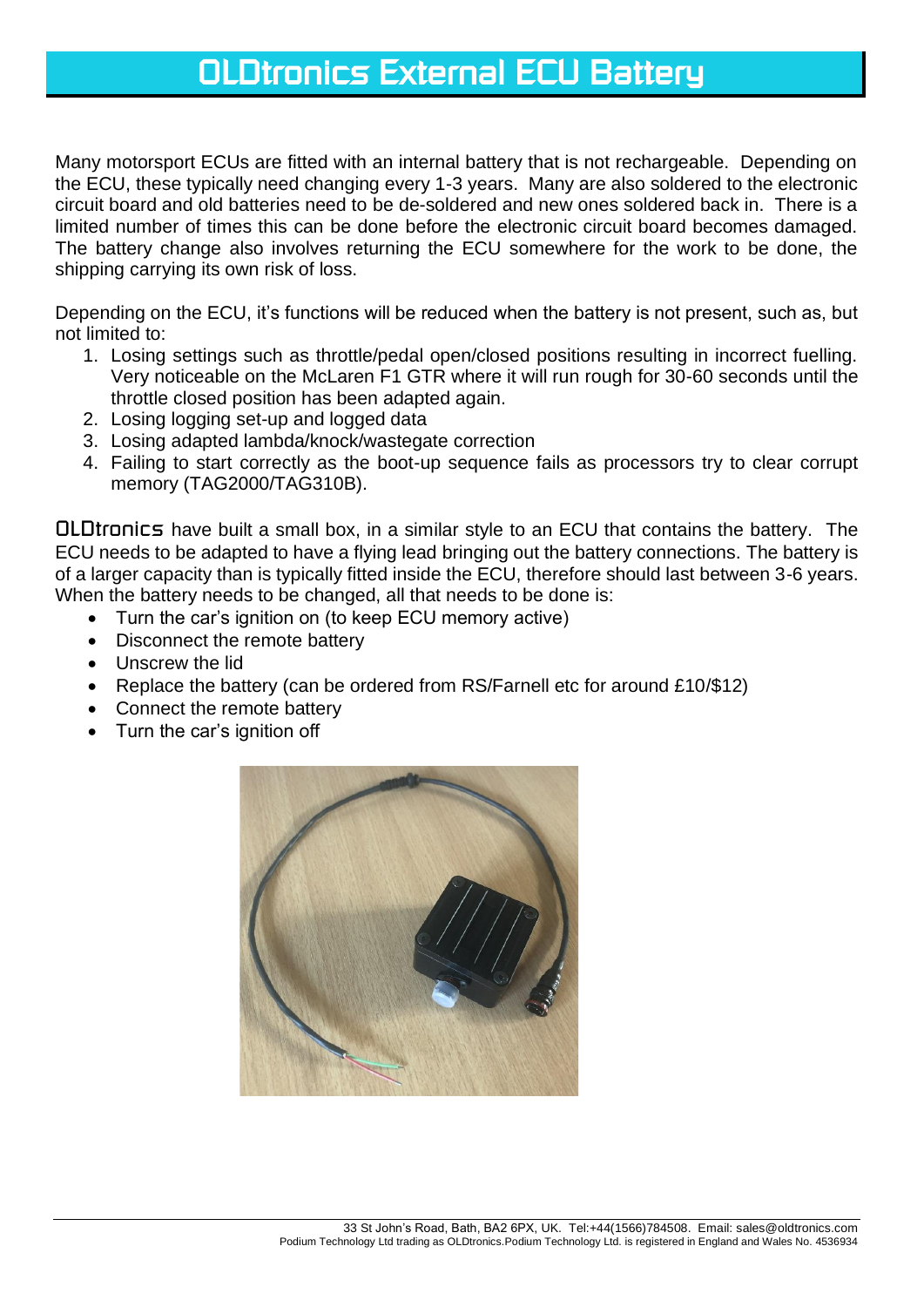## *OLDtronics External ECU Battery Page 2 of 3*

**TAG310B TAG2000**